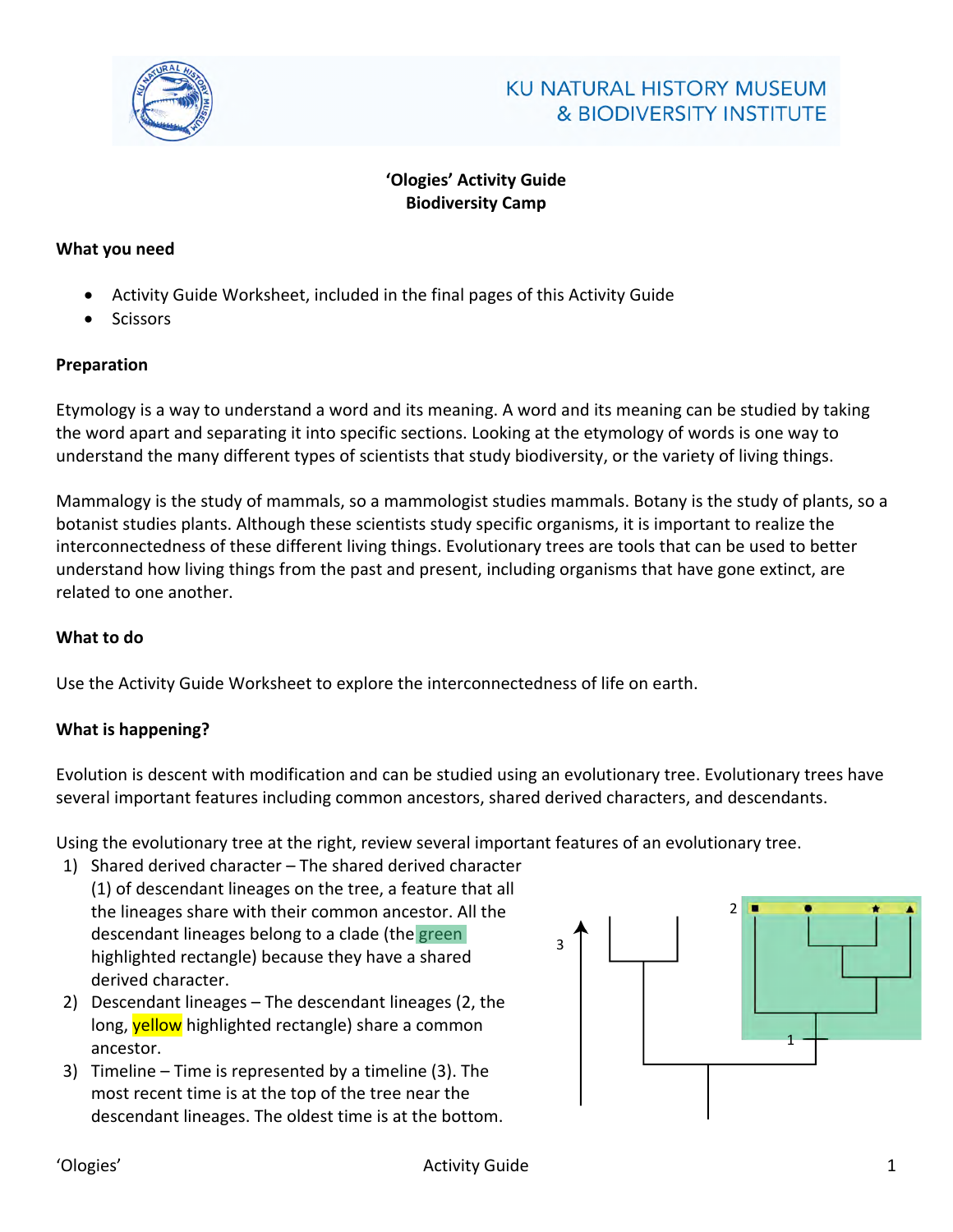

# **KU NATURAL HISTORY MUSEUM & BIODIVERSITY INSTITUTE**

# **'Ologies' Activity Guide Worksheet Biodiversity Camp**

# **Part 1.**

Using scissors and the squares on pages 1 and 2, cut along the dashed lines and cut out the pieces for the memory and matching game. After cutting the pieces out, shuffle them and lay them on a flat surface. Make sure the cards are placed face down on the surface! You do not want to see what is on the pieces. Then, turn two pieces over. If the two pieces do not match, return them to the playing area, face down. If the two pieces match, remove them from the playing area. A match is made when a piece that contains the name of a scientific study and a piece that contains an image representative of that field of study are paired together.

The purpose of this game is to make as many matches as possible. You can play by yourself or with others. If you play with others, remember to take turns!

| <b>Botany</b>      | Botany                                                                   | <b>Entomology</b> | Entomology                                                               |
|--------------------|--------------------------------------------------------------------------|-------------------|--------------------------------------------------------------------------|
| <b>Herpetology</b> | Image from Sara Zenner, NPS<br>Herpetology<br>Image from A. Sanchez, NPS | Ichthyology       | Image from R. Cammauf, NPS<br>Ichthyology<br>Image from Larry Perez, NPS |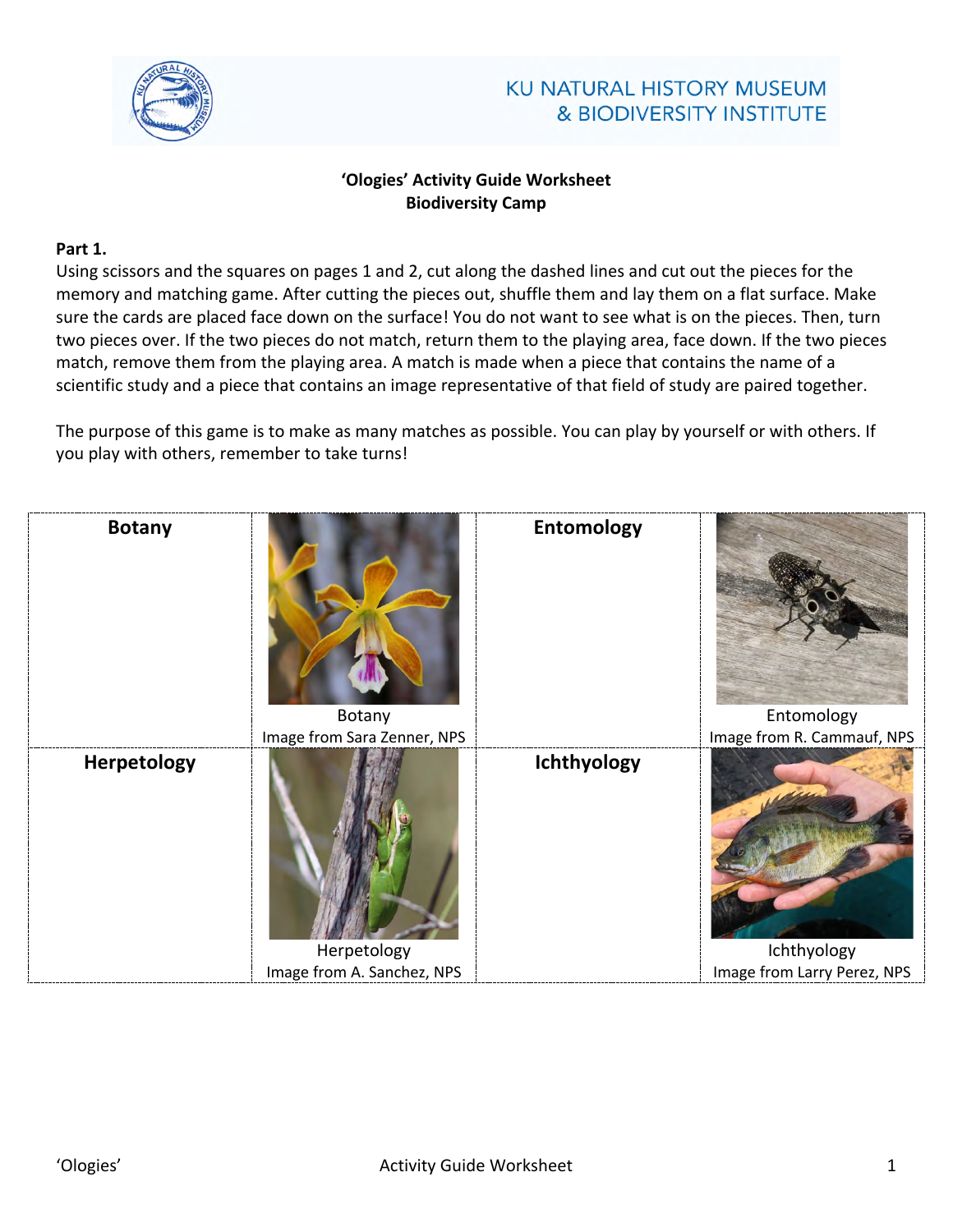| Invertebrate<br>Zoology | Invertebrate Zoology<br>Image from Cape Hatteras<br>National Seashore, NPS | <b>Mammalogy</b> | Mammalogy<br>Image from NPS                            |
|-------------------------|----------------------------------------------------------------------------|------------------|--------------------------------------------------------|
| Ornithology             | Ornithology<br>Image from R. Cammauf, NPS                                  | Paleontology     | Paleontology<br>Image from Bruce Avera<br>Hunter, USGS |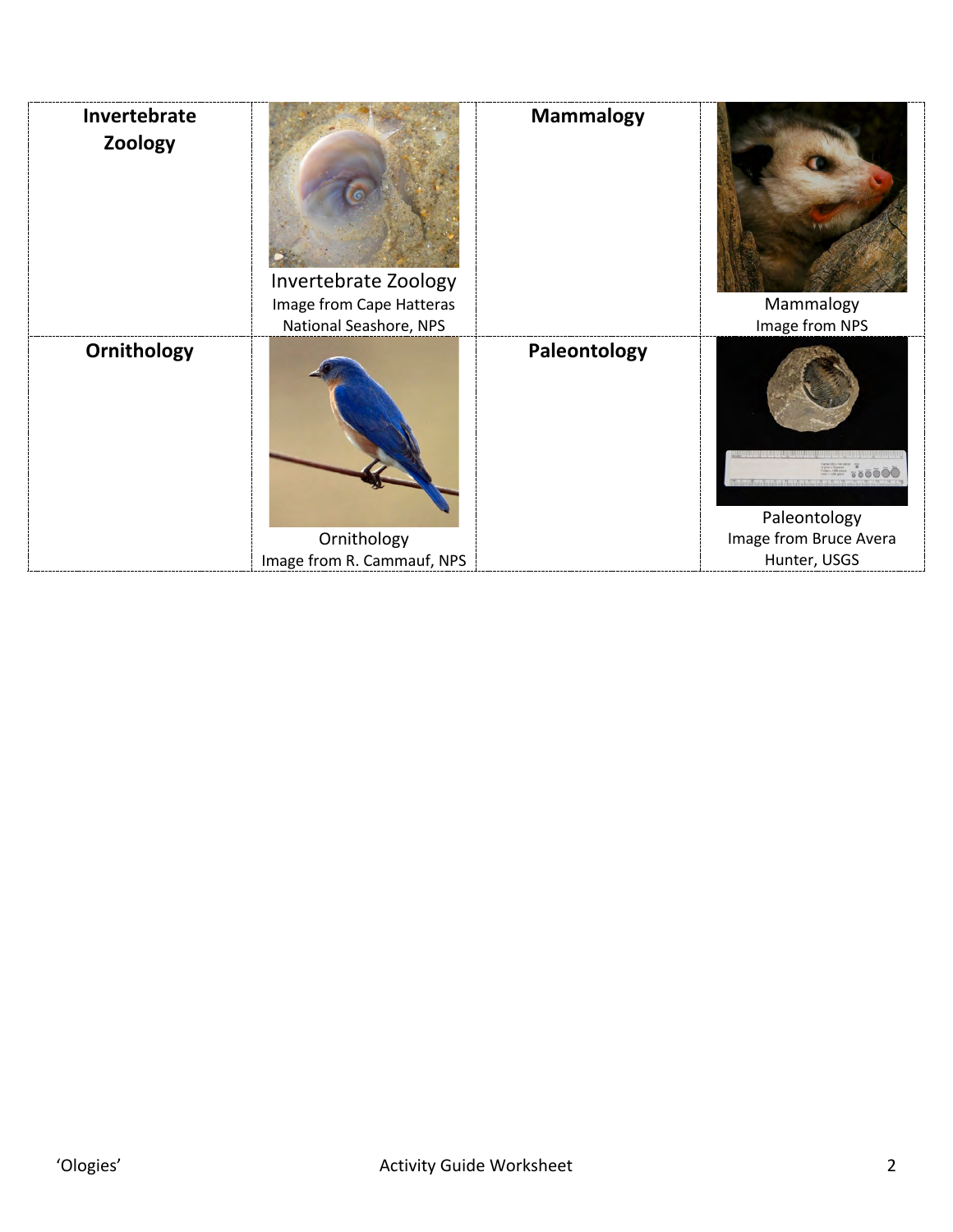## **Part 2.**

Using scissors and the squares on page 3, cut along the dashed lines and cut out the images of the animals. Using these images, fill in the missing organisms with the images of animals and complete the evolutionary tree on page 4 based on what you know about reading evolutionary trees.